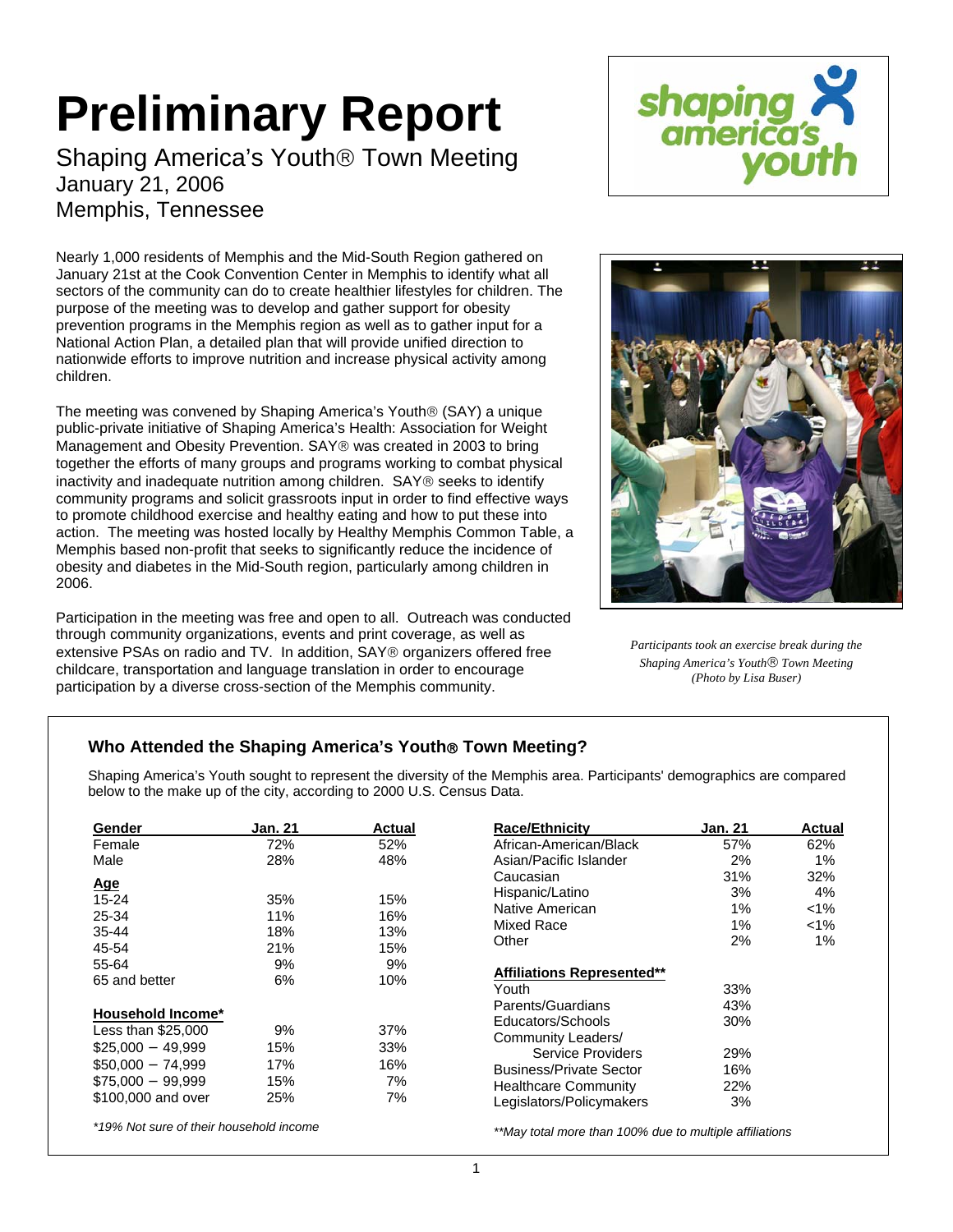## **How Did the Meeting Work?**

Shaping America's Youth®, which registered over 1,000 participants from throughout the Memphis area, enlisted the talent and technology of America*Speaks*, a national non-profit and nonpartisan group that developed a remarkably effective real-time process to generate information and ideas.

To increase participation and input, the  $21<sup>st</sup>$  Century Town Meeting® divided the 1,000 participants into small groups of 10. A trained facilitator worked with each small group throughout the day to ensure each person had an opportunity to share their opinion. Throughout the day, the meeting's lead moderators presented discussion questions to the group. The ideas from each discussion were collected through networked computers stationed at each table. A team of data analysts reviewed the comments from all of the tables simultaneously and reported the common ideas back to the group almost immediately.

Then, using keypad polling devices, the participants reviewed and prioritized these ideas in order to develop a clear plan for action. The results from the polls were reported instantly to the group via large video screens. Polling was used both to gather demographic information and to give participants the opportunity to prioritize options.

Before their discussions began, participants had an opportunity to learn more about the issue. SAY® developed a comprehensive issue guide that provided information about the causes and prevalence of inactivity and poor nutrition among children in Memphis, the state of Tennessee, and the nation. Participants listened to a brief presentation about these issues, reviewed the issue guide, and discussed these issues in detail. In addition, local and national issue experts were available throughout the program to address specific, issue-related questions generated by the tables.

# **Participation of Political & Community Leaders**

Local, state and national leaders have strongly supported the SAY initiative and the Memphis Town Meeting. Town Meeting speakers included Tennessee Governor Phil Bredesen, Tennessee Department of Health Commissioner Kenneth Robinson, M.D., and Assistant U.S. Surgeon General Woodie Kessel, M.D. In addition, Senators William Frist and Ron Wyden, and Congressman Harold Ford, Jr. addressed the group and expressed their support for the initiative via videotape.

At the end of the day, Shelby County Mayor A.C. Wharton thanked the participants for their time and work, and committed his office to working with Healthy Memphis Common Table and the public to improve the well-being of our children.

# **Family Actions**

Since families have the greatest single impact on a child's eating and activity habits, participants began their discussions by considering what actions could be taken within families to improve nutrition and increase activity among their children. Participants identified many actions specific to the following age ranges, and these were ranked as the highest priorities:

#### Prenatal to 5 Years Old

- Plan healthy meals and food shopping
- Make healthy snacks available at home "veggies and fruits always there"
- Breastfeed instead of bottle feed

#### 6-11 Years Old

- Parents should set good examples for food and exercise
- Educate ourselves and our families about what is healthy
- Eat homemade meals together as a family

### 12-19 Years Old

- Educate ourselves and our families about what is healthy
- Provide healthy foods and snacks at home and school
- Families plan and do physical activities together
- Get involved in sports and community activities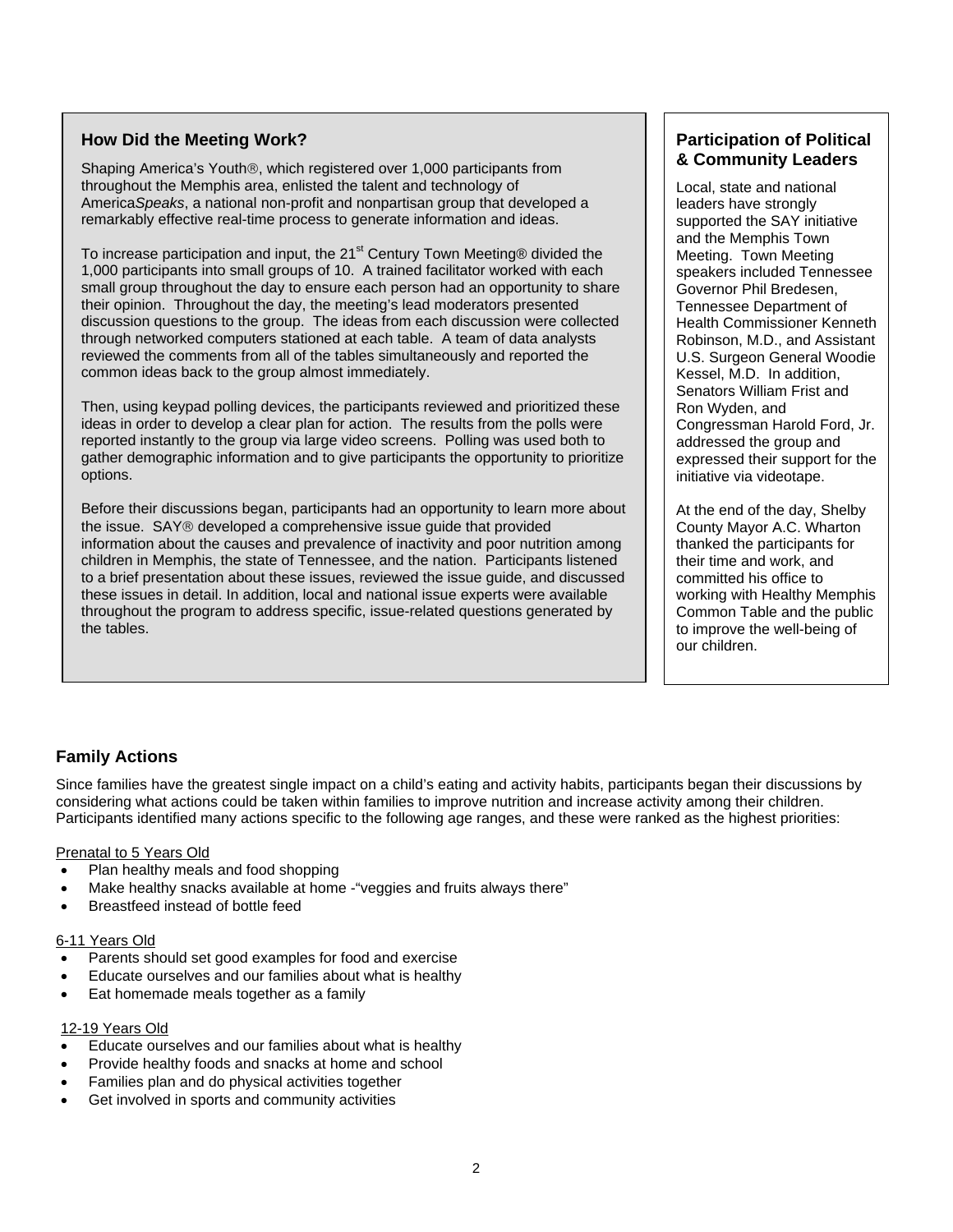# **Barriers to Family Actions**

Having addressed the actions that families could take to benefit their children's health, the participants then discussed barriers that can impede these actions. By identifying these barriers early in the day, participants were encouraged to address these barriers in the future discussions and to develop strategies to overcome them. (Please note that participants were not asked to rank barriers – all will be considered in detail by SAY® and Healthy Memphis Common Table in future planning and for inclusion in the National Action Plan.) Participants identified a variety of barriers for families with children of various ages, and the following examples appeared across multiple age ranges:

- Healthy foods are more expensive
- Fast foods are easily accessible and marketed to children
- Lack of access to safe places to play outside
- Time constraints of working families
- Parents don't recognize value of nutrition and exercise
- Pressure to give in to kids' request for junk food
- Accessibility and popularity of TV and video games

## **Supporting Families**

Moving beyond families, participants turned their attention to the other members of the community with a stake in improving children's health. While families play a central role in impacting children's behaviors, families are strongly impacted by the social and cultural context around them. Participants were asked to identify specific ways that these stakeholder groups could support families in the priority actions identified earlier in the day. Following are recommended actions, in order of priority, for each of the stakeholders:

#### Educators/Schools

- Require physical activity and health classes in schools
- Increase funding for health education & physical activity, and reduce family costs for activities
- Nutrition education for parents, students, and teachers Community Leaders/Service Providers
- Use community centers for nutrition education and physical activity
- Churches should play an active role in educating and providing healthy food and activities
- Create more parks & paths for walking and biking Legislators/Policy Makers
- Increase and mandate physical education, home economics, and health classes in schools (there was overwhelming support for this priority)

Healthcare Community

- Increase emphasis on healthy diet and exercise by educating every person about their main health risks and help patients set personal health improvement goals
- Expand and promote incentive programs for healthy living by insurers, employers, and government
- Increase health promotion, including BMI and fitness programs, with more nurses and dietitians in schools Business/Private Sector

- Provide preventive health benefits and policies for employees (e.g., policies, incentives, exercise options, training, flex time)
- Support organizations that promote good health (e.g., donations, public service advertising, school and neighborhood programs)

## **Creating Partnerships**

Having identified actions of individual stakeholders, participants extended the discussion to consider actions that would require combined efforts among two or more stakeholders. SAY® and Healthy Memphis Common Table will examine all of the suggestions in detail after the meeting. Participants identified the following partnership suggestions:

- Food organizations could partner with businesses to sponsor camps for kids
- To provide more opportunities for physical activity, schools could commit to serve as community centers after schooltime, corporations could absorb the operating costs, city park staff could agree to operate activities, and civic clubs offer to serve as volunteers.
- To provide PE in schools, policy-makers could pursue legislative requirements, businesses could sponsor park development and healthcare providers could assist with curriculum/physical assessments.
- Community businesses could have town meetings to get ideas to promote healthy lifestyles in community.
- Big businesses could provide grants and support to non-profits to improve nutrition and fitness, research and programs
- Healthcare providers, businesses and government could create competitions among schools for healthiest school environments.